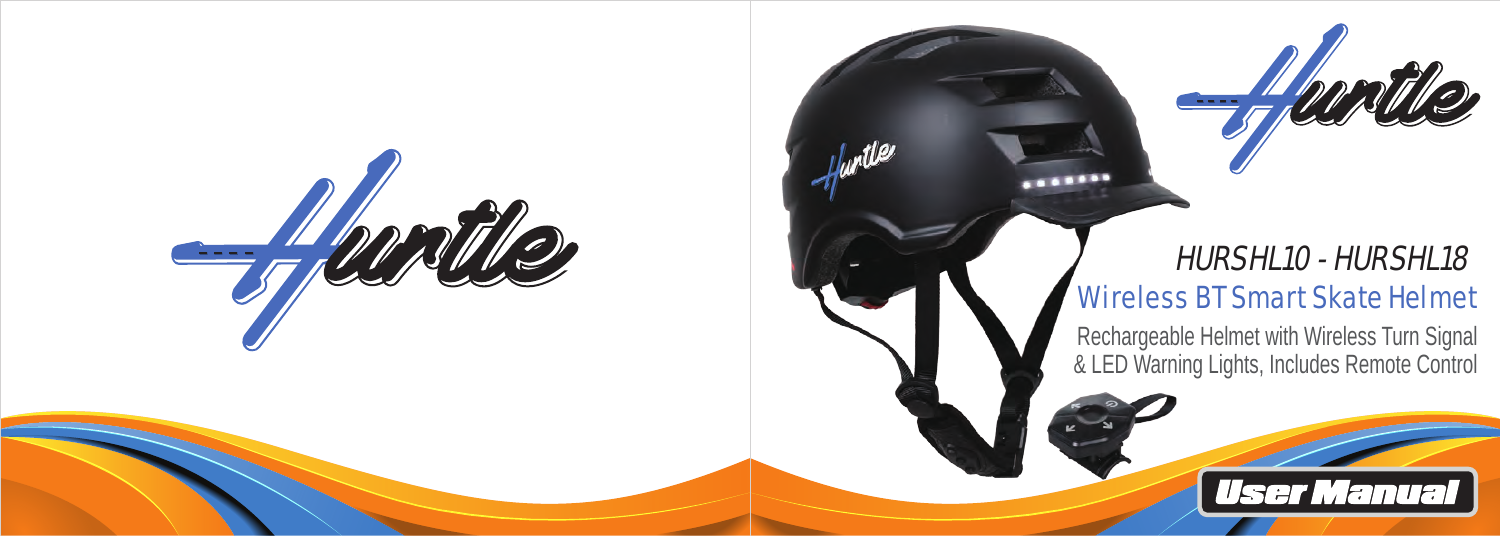# **Please read all the instructions carefully before using your new Helmet**

**Protective helmets are categorized as personal protective equipment and help**  prevent or at least significantly mitigate head injuries. **Please take some time to read the following contents for better understand of how to use your helmet. It is for your safety and maximum comfort. You will notice we share your passion for cycling.**

#### *PRODUCT*

Like cars, we have now equipped lights and blinkers for bicycle helmets, on the back and front of the helmet. Using a remote control mounted on the handlebars, the blinkers can be switched in the desired direction and depending on the model, you can also enjoy a hands-free speaker device integrated into the helmet, for example to listen to music. The helmet works with a Duplex radio communication that controls both the blinkers, and is connected to the mobile phone by Wireless BT.



# *CONTENTS*

**1. GENERAL INFORMATION**

**2. CHARGE, WAKE UP AND CONNECT**

**3. USER INSTRUCTION / WIRELESS BT SKATE HELMET**

**4. HOW DO I ADJUST THE SIZE AND STRAP CORRECTLY**

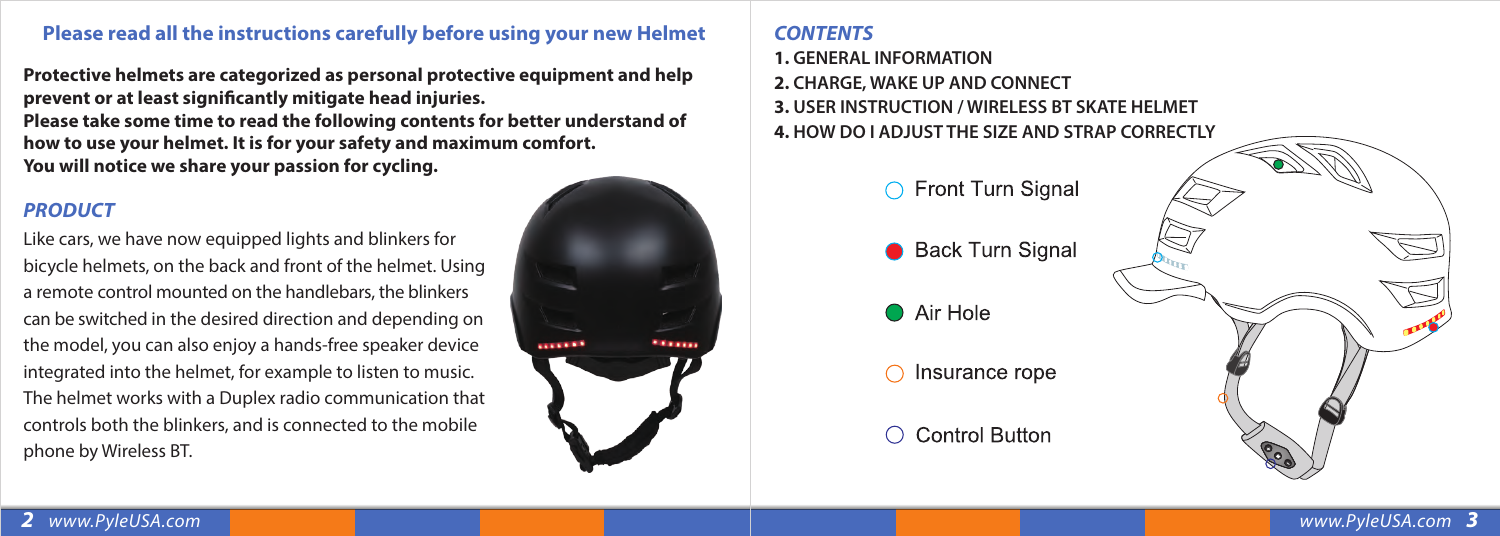# *1. GENERAL INFORMATION*

This helmet is a high-quality protection for cyclists, skaters and scooters.

# **EN 1078 / CPSC:**

This helmet is intended only for pedal cyclists. It is not designed for motor vehicle use or other sports. If your helmet bears a CPSC designation it meets the CPSC Safety Standard for bicycle helmets. If your helmet bears a CE 1078 designation it meets the CE requirements of a helmet intended for pedal cyclists. If your helmet bears an AS/NZ 2063:28 designation it meets the bicycle helmet standard for Australia and New Zealand.

2012 Europäische Norm von Helmen für Rad-fahrer und für Benutzer von Skateboards und Rollschuhen.



## *WARNING!*

This helmet should not be used by children while climbing or doing other activities when there is a risk of strangulation/hanging if the child gets trapped with the helmet.

# *2. CHARGE, WAKE UP AND CONNECT*

Please refer to the function that your helmet has.

# *2.1. TURN SIGNAL FUNCTION*

- **A.** Please charge the helmet (like shown in image \*1) for about 4 hours, turn signal indicators stop flashing when fully charged.
- **B.** Please charge the remote (like shown in image \*2) for about 2 hours. The red LED indicator stops blinking when fully charged.



**Your Wireless BT Smart Skate Helmet is still in sleep mode (Battery Safe Mode), this is because of no using in 1 week. Press the reset button on the helmet with a needle as shown in image \*3.**

# All the LED lights on the helmet flash quickly.

**At this time, press the reset button the remote control as shown in image \*4. Now the helmet is standby.**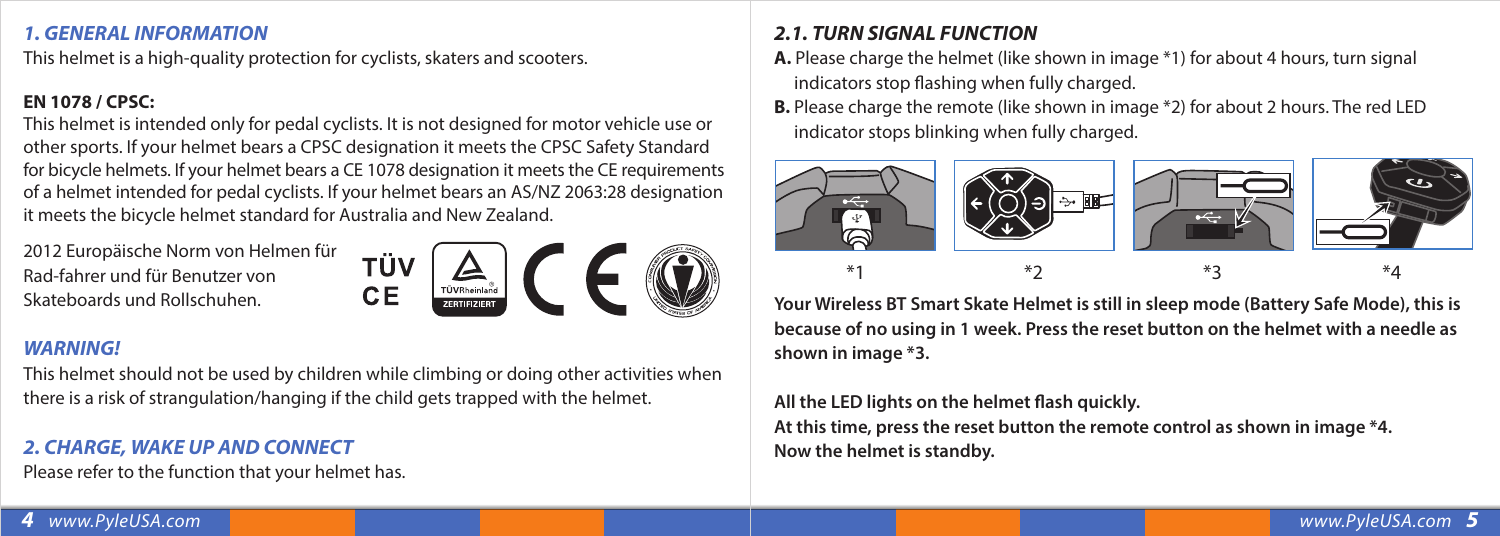# *2.2 WIRELESS BT FUNCTION*

# **Get the helmet fully charged first.**

Then, please follow below procedures to pair the **Wireless BT Smart Skate Helmet** with your mobile phone.

- 1. Press the M button on chin strap until red and blue LED flashes alternatively (the red LED lights up first, means the helmet is on, but Wireless BT is not on).
- 2. Now turn on the Wireless BT function of your smart phone and try to connect Wireless BT equipment named as "**HURSHL10 or HURSHL18**".
- 3. When successful connected, you will hear a voice reminder says: your headset is connected, and the blue LED flashes every 4 seconds as confirmation of the successful pairing.







# *3. USER INSTRUCTIONS 3.1 REMOTE CONTROL*

- 1. Fix the fastening base on the steering bar with the cable ties, as shown in image \*5.
- 2. **Turn on the Smart Helmet:** Press the left, right or straight button.
- 3. **Blinker left:** Press the left button if you want to turn left. The blinker on the left of the helmet turns on and back to straight indication status automatically after 20 seconds.



- 4. **Blinker on the right:** Press the right button if you want to turn right. The blinker on the right of the helmet switches on and back to straight indication status automatically after 20 seconds.
- 5. **Straight:** The straight button switches the lighting back to going straight status, for example; in turning status, use it when you want to cancel the turn signal status beforehand. 6. **ψ key:** Turn off the helmet. Please hold the button for 2 seconds.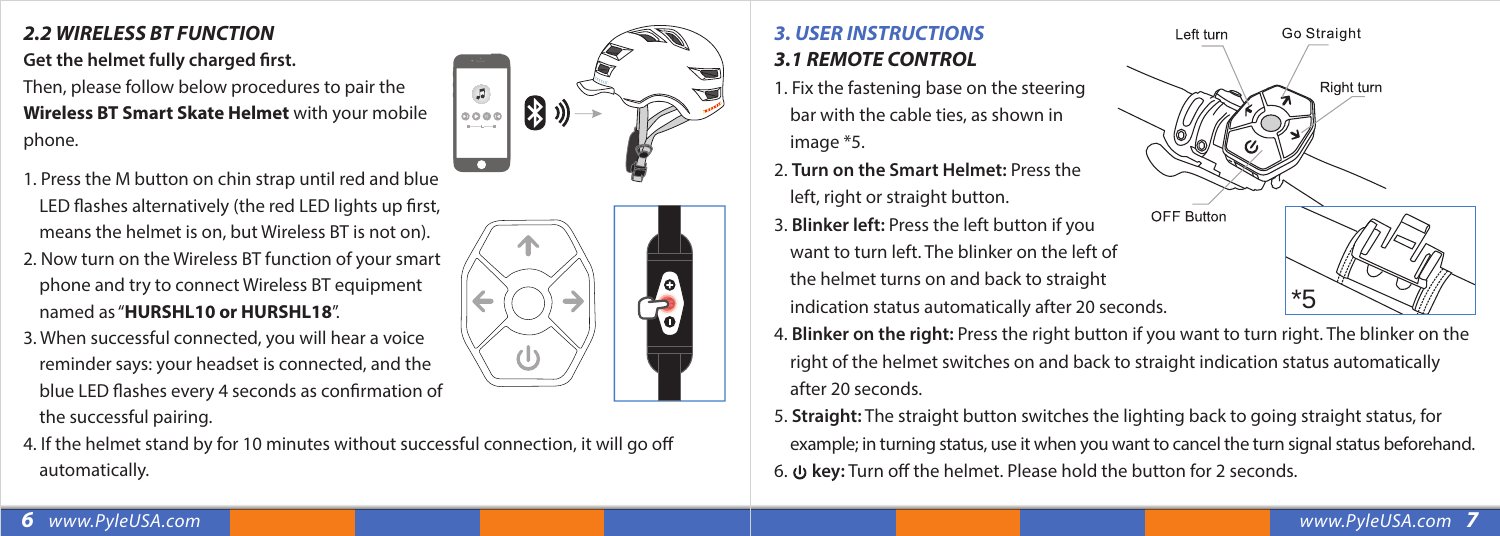**Note:** If the helmet does not follow the key strokes, a tiny red LED near the button you press flashes quickly. In this case, please check whether the helmet and the remote control not paired or the helmet is out of power.

Red LED near button flashes during charging, and turns off when fully charged.

# *3.2 OPERATING A HURTLE SMART TURN SIGNAL HELMET*

1. **Turn on the smart helmet:** Press the left, right or straight button on the remote control. 2.  $\psi$  key: Turn off the helmet. Please hold button on the remote control for 2 seconds.

# *3.3 OPERATING A HURTLE SMART WIRELESS BT HELMET*

- 1. **Answer a call:** When there is an incoming call, you can press the M button on the chin strap or operate on the phone to answer the call.
- 2. **Reject a call:** When there is an incoming call, you can hold the M button on the chin strap for 3 seconds or operate on the phone to reject the call.

**CONTROL BUTTON** 



3. **Start a call:** When double click the M button on chin strap, you will be calling the last record on your contact history. You need to operate on the phone if calling other numbers. (if you have a voice assistant in the phone, press M button for 2 seconds to reach the assistant and get help from it for calling.

- 4. **End a call:** Press the M button on chin strap or operate on the phone to end a phone conversation. 5. **Volume control:** During the phone call or listening to
- music, speaker volume can be adjusted. Hold the + or – button to turn the volume up or down.
- **Note:** The volume of music and that for phone conversation are independent to each other. When music volume is loudest, the phone call might not, need to adjust separately.
- 6. **Music Play:** During music play, press + or –button once to change the song to be next or previous one.

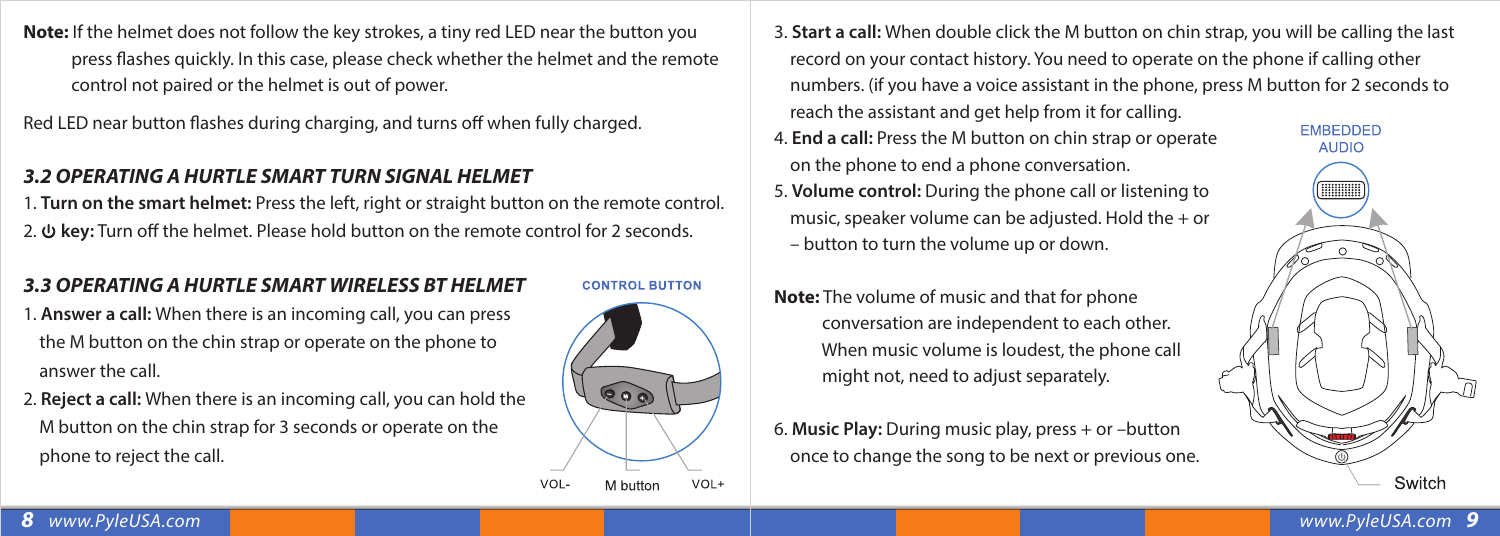### *4. HOW DO I ADJUST THE SIZE OF MY HELMET AND FITS ME CORRECTLY*

The **Wireless BT Smart Skate Helmet** you have just purchased provides protection, whether on or off the road. To insure proper use of this helmet, familiarize yourself with its features, fit and care by carefully reading through this manual before wearing your new helmet.

#### **Protection and Ventilation**

The outer shell allows the helmet to be rated one of the lightest helmets while providing excellent durability and integrity. The multiple vents with inner air channels draw the air through the helmet and over the brow for maximum cooling.

# **Pad Fitting**

The helmet must fit properly to be effective. With a proper fit, the helmet will not move back and forth or side to side while fastened. If the helmet does not fit with installed pads, simply remove them and install a different size pad. To insure the proper fit, mix and match the pad thickness to best conform to your head shape.

#### **Retention System**

This **Wireless BT Smart Skate Helmet** uses a quick-release buckle that is simple and can be buckled and unbuckled without changing the adjustment.

The straps must be snugly and evenly tensioned. Place the helmet firmly on your head and fasten the buckle.

Notice which strap is loose. Tighten the loose strap after removing the helmet.

To tighten the chin strap, hold the buckle with one hand. Then pull the excess strap in through. (See Diagram A). To tighten the rear strap, pull excess from the rear of strap 2. Hold the helmet with one hand. With the other hand, hold the strap where they pass under your chin. Then pull from side to side to Rear balance the length of all four straps. (See Diagram B) The helmet must sit firmly and level on your head. (See Diagram C)To lower the front of the helmet to cover your forehead, tighten the chin strap and loosen the rear strap. To raise the front,loosen the chin strap and tighten the rear strap. To check fo proper tension, put on the helmet and fasten the buckle.

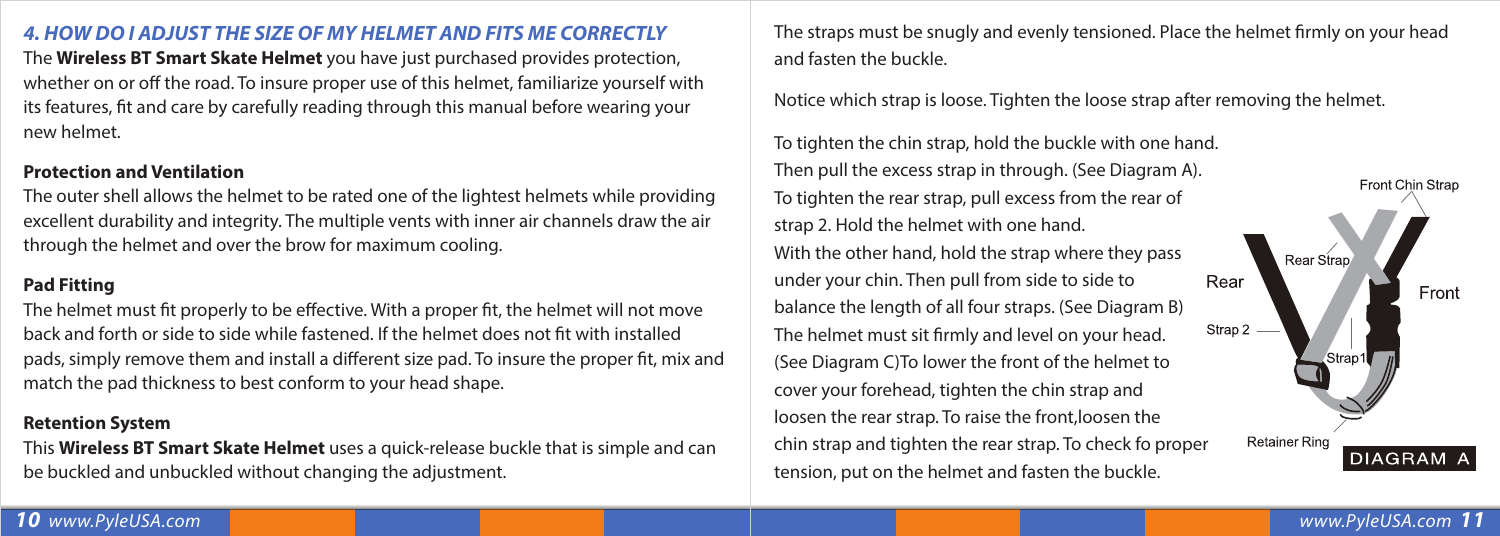

Open your mouth. You should feel the strap pulling against your chin.

Then attempt to pull the helmet off the front or rear. If the helmet comes off, increase strap tension and examine if thick enough pads are being used. The helmet should not be able to roll forward or backward excessively. It should not be possible to remove the helmet without unfastening the buckle.

**NOTE:** Please check adjustment every time this helmet is worn.

# **Final Check**

The important thing to remember is that the helmet fits snugly. If you can fit it forward or backward, you need to tighten the strap adjustment.

The straps should be positioned that they do not cover the ears and that the buckle is away from the jaw when correctly fitted. Buyer should always try different sizes and choose the size which feel secure and comfortable on the head.

It is important for the helmet to fit snugly on your head and must be fastened to provide maximum protection.

All adjustments should be checked each time the helmet is worn, making sure it fits snugly at all time.

# **Caring for Your Helmet**

Clean the headgear with mild soap and water only. The use of any solvents, paints or decals can cause damage to the helmet and make it ineffective in the result of an accident.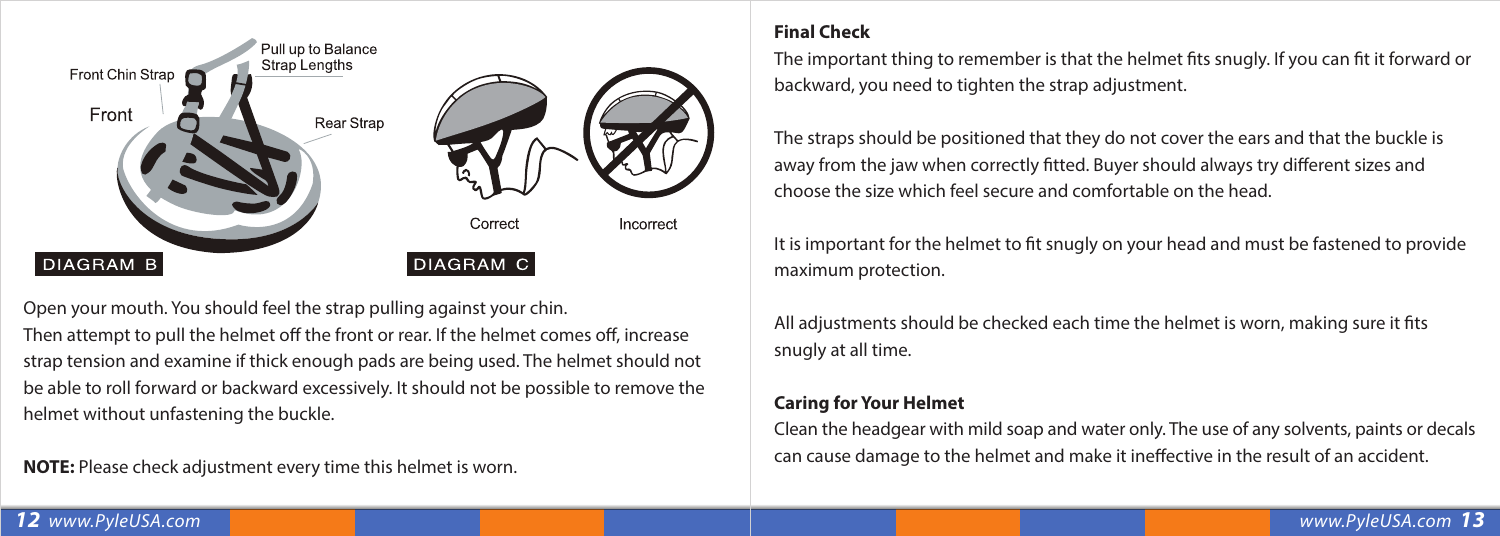#### **Keep Helmet Out of Extreme Heat**

Helmet will be damaged if exposed to temperatures exceeding 150°F. Dark vehicles and storage bags can exceed this on very hot days, Heat damaged helmets will have random disfigured areas where the texture appears bubbly and uneven. If damaged, helmets should be destroyed and replaced immediately.

#### **Important Information**

This headgear is designed to absorb the energy of a blow by partial destruction or damage itself. Even though such damage may not be visible, the helmet should be destroyed or replaced, if it is involved in an injury-related fall.

Unfortunately some accidents result in head injury that cannot be prevented by any helmet. Depending on the type of impact, even very low speeds can result in a serious head injury or fatality. Always ride with extreme caution and be sure to read this manual thoroughly.

#### **Wireless BT Smart Skate Helmet**

#### **WARNING**

The **Wireless BT Smart Skate Helmet** is designed and intended exclusively for use while cycling, and other non-motorized sports.

It is not intended for and will not provide adequate safe protection if used during motorsport or moped use. No helmet can protect the wearer against all unforeseeable impacts. However, for maximum protection, the helmet must fit well and all retention straps must be securely fastened.

It's danger to modify or remove any of original component parts of the helmet other than as recommended by the manufacturer; The helmet should not be adapted for the purpose of tting accessories in a way not recommended by the manufacturer. The helmet shall be replaced after 3 years, since the manufacture date.

For the used helmet disposal, please follow up the local disposal low for the waste product.

#### **THIS HELMET MEETS CE EN 1078: 2012 + A1: 2012 / CPSC HELMET STANDARDS**

#### **IMPORTANT!**

**This helmet has passed EN 1078: 2012 + A1: 2012 / CPSC to show conformity to the respectively Regulation EU 2016/425. EU declaration of conformity will pack with product for sell.**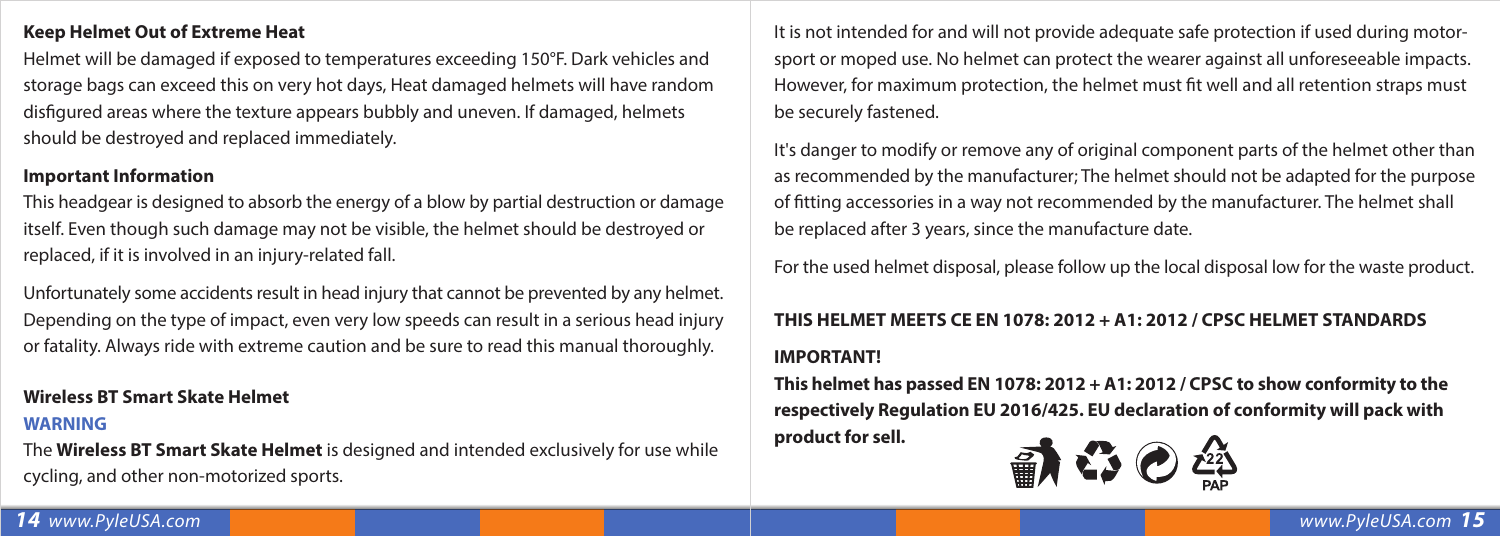This device complies with Part 15 of the FCC Rules. Operation is subject to the following two conditions: (1) this device may not cause harmful interference, and (2) this device must accept any interference received, including interference that may cause undesired operation.

#### **FCC Caution:**

Changes or modifications not expressly approved by the part responsible for compliance could void the user's authority to operate the equipment.

#### **FCC Statement:**

"This equipment has been tested and found to comply with the limits for a Class B digital device, pursuant to part 15 of the FCC Rules. These limits are designed to provide reasonable protection against harmful interference in a residential installation. This equipment generates, uses and can radiate radio frequency energy and, if not installed and used in accordance with the instructions, may cause harmful interference to radio communications. However, there is no guarantee that interference will not occur in a particular installation. If this equipment does cause harmful interference to radio or television reception, which can be determined by turning the equipment off and on, the user is encouraged to try to correct the interference by one or more of the following measures:

- Reorient or relocate the receiving antenna.
- Increase the separation between the equipment and receiver.
- Connect the equipment into an outlet on a circuit different from that to which the receiver is connected.
- Consult the dealer or an experienced radio/TV technician for help."

**Warm prompt:** The parameters are subject to that of physical product. There might be changes without prior notice.

#### Version: January 2019